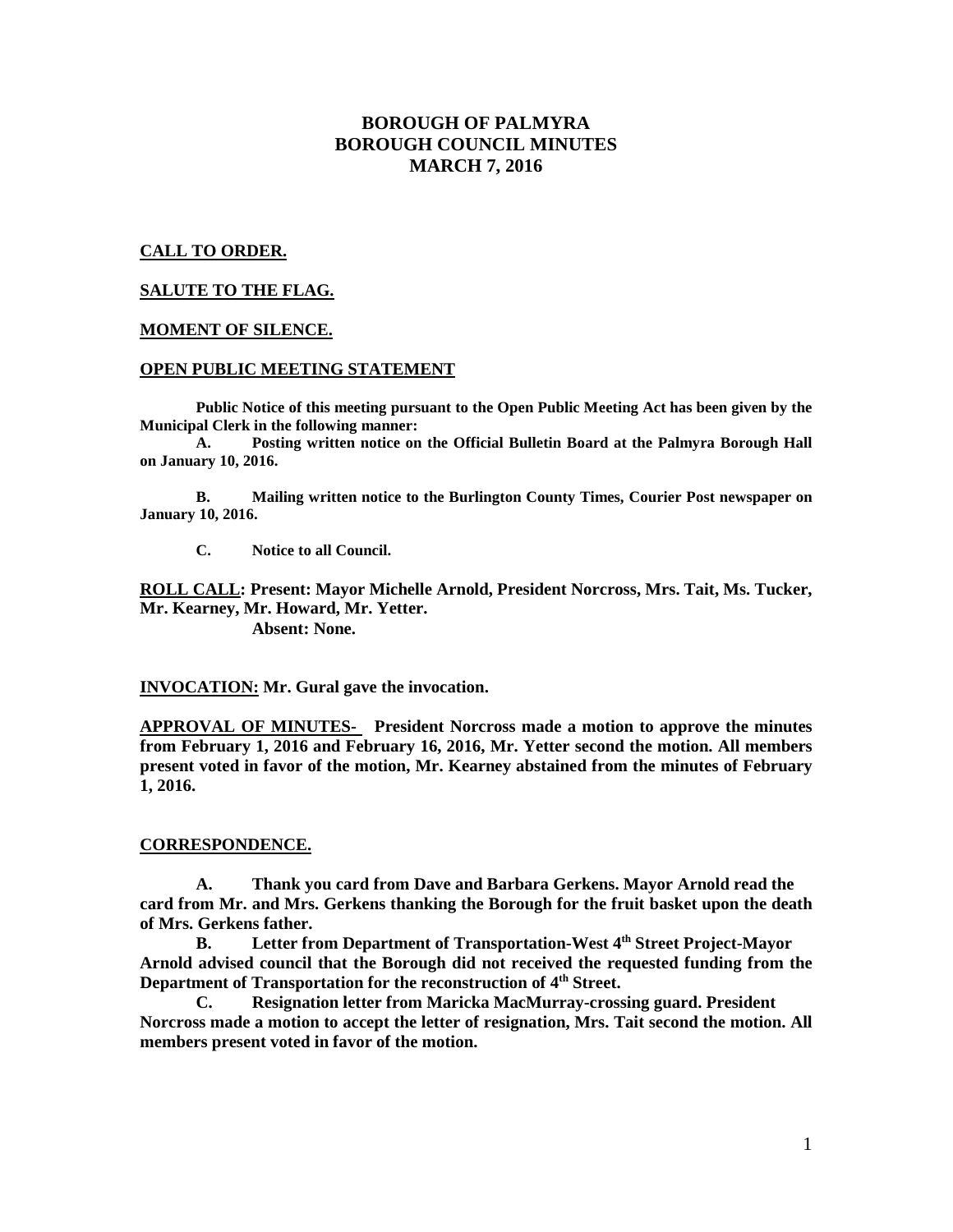#### **PROFESSIONAL UPDATES.**

**A. Maser Consulting-4th Street -Mr. LaRosa and Mr. Jahr, traffic engineer informed council that they had reviewed the plans submitted for the 4th Street project by Environmental Resolution. Mr. Jahr explained that he had monitored the traffic in the morning and afternoon for about 15 minutes each. In the morning the drivers respected each other and alternated. There was a normal back up and that it is very congestion also. Mr. Jahr recommend that Borough Council move forward and hold a public forum with the residents and parents of the students. Mrs. Tait inquired as to what door the students are allowed to enter in the morning. Mr. Gravano replied that both gym doors are open in the morning. Mr. Howard inquired if there was a timeframe to have the project completed. Mr. Jahr discussed that turning the street into a one way will benefit everyone including the police and that it should be one way all the time. President Norcross inquired about parking for the residents and how it would affect them. Mr. Jahr explained that it will only effect one owner at the corner of Delaware and 4th and that they will do the best to accompated them. President Norcross discussed the safety of the children crossing Broad Street to Charles Street School. Chief Pearlman explained that it doesn't matter what way the traffic is the number of children and the crossing will be the same. The amount of cars from Riverton and the Borough will not increase due to the street becoming a one way. Mr. Jahr explained that the only changes would be the direction of traffic there will be no increase in traffic. Mrs. Tait inquired about the crossing guard on Race Street and that the guard crosses the children to go to Charles Street school and that it will increase the safety for the crosswalk. The dips and speed on Race Street would be a factor also on the traffic. Mr. Jahr explained that the change would mainly be felt on 4th Street and that there is no negative impact on the outer streets. Chief Pearlman explained to council that it will actually be easier on the crossing guard if all the cars are coming the same way. Chief Pearlman discussed the sporting events and concerts and that the traffic goes all different ways which causes congestions. The one-way will help direct the traffic all the same direction. Mr. Howard discussed that the high school and Charles Street School also start and end at different times. Mr. Jahr explained that after the public hearing and if any changes are needed the plan must be endorsed by the police department. Mr. Gural discussed that he is waiting to have a team meeting with the school. Mr. Howard inquired as to how large a radius for the public meeting will be notified. Mr. Gural replied that anyone can attend the public meeting. Mayor Arnold inquired what happens if nothing is done with the project. Mr. Jahr replied that it would be a bad choice to do nothing because there are so many conflicts with the traffic and the students that it is just a matter of time before something happens and that the safety issue can be avoided now. Mr. Kearney explained that the crossing guard at Broad, Race and Park is having a hard time now due to the streets being offset. Mr. Jahr replied that he will address that issue after the traffic survey is completed.** 

**Maser Consulting-Borough Hall. Mr. LaRosa informed council that the project can be broken down into two different ways to bring it under the bid threshold. The project is more of a brick project than a structural issue. The kitchen and copy room will be upgraded on the second floor. Mr. LaRosa reported that he looked at the firehouse hall floor and has prepared a draft proposal. It has a good sound structure. The tank removal for Borough is still being worked on with request for information.**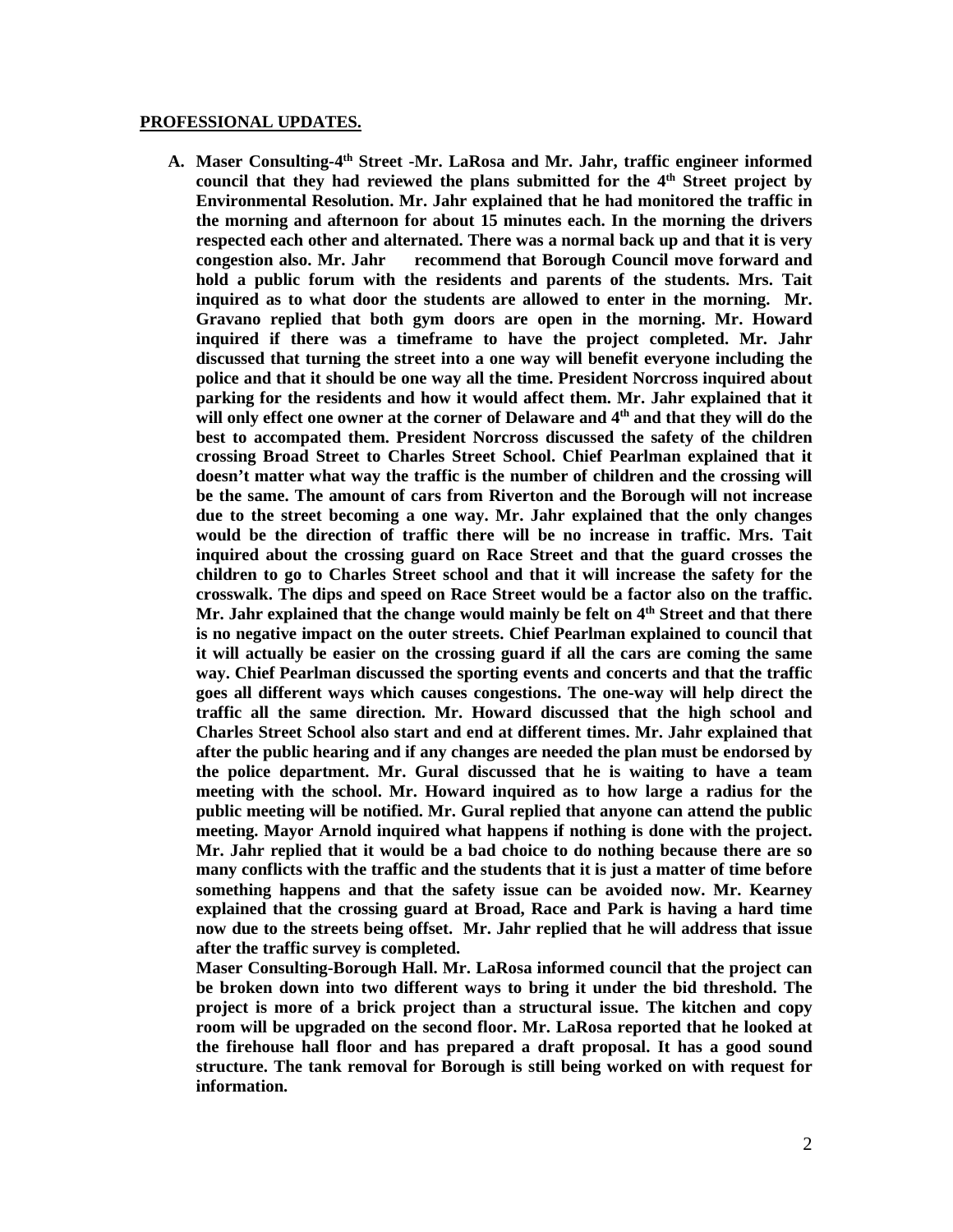**B. Environmental Resolutions-Mr. Kirchner reported that the underground work for the community center generator is complete and that the sidewalk has been replaced. South Broad Street project will be finishing up in the next two weeks if the weather holds. The sludge thickener on the sewer plant was started up on January 29th with no major issues. The project is waiting for one more value to be installed and then it will be completed except for a few punch list items. Mr. Kirchner reported on Kerbeck's sewers and that the property only has two accounts out of their six water accounts connected to the sewer lines. The rest are septic. The Borough owes them a refund for the sewer billing that was charged on the four nonsewer accounts. Community Center- Mr. Kirchner informed council that the wall for the community center removal will remove two closets and also the wall will be soundproofed. The room will be repainted, new carpet squares installed and new ceiling tiles. There will also be a chair rail installed around the room to prevent the chairs from marking the wall. Mr. Kirchner explained that it will take about 14 days from start to finish, but that they will try to minimize the disturbance to the groups that use the center.** 

 **C. CGP &H –Mr. Gural gave the report for CGP & H. There is grant activity available from the DVRPC Transportation Initiative that the Borough could apply for. The grant money would be used to continue better access to Broad Street from Route 73 and better access to the business district. There is a meeting on March 15th that Mr. Gerkens will attend. FEMA has grant opportunities for fire departments, Mr. Dreby will start the process and forward his information to Mr. Gerkens. The grant can be used for the recruitment of volunteer firefighters. There is also a funding available for trees. Mr. Henry has completed the community grant for forestry. Burlington County has award the Borough \$126,403 from the parks development grant for the area along the waterfront. Safe Streets to School grant is still pending. The Small Cities grant award in the amount of \$100,000 is for rehabbing affordable housing and will be used with the RCA program. Mayor Arnold thanked the team for pulling together to get the grant completed through the SAGE program on-line.** 

 **D. Environmental Resources- Mayor Arnold reported that she and Mr. Hogue had attend a DEP Groundfield for Brownfields Roundtablein Trenton. Alot of information was obtained and will help with future endeavors.** 

**PUBLIC PORTION- This public portion is for discussion on professional updates, resolutions and ordinances listed on the agenda. Please sign in and state your name and address for the record. Council will give all comments appropriate consideration. Each citizen will be allotted up to five (5) minutes to speak, in order to allow everyone an opportunity to ask questions and express their opinions or concerns. Please direct all comments to the Mayor. Each resident may only speak once during each public portion.** 

**President Norcross made a motion to open the public portion, Mr. Yetter second the motion. All members present voted in favor of the motion.** 

**Ms. Veitenheimer-Rowland inquired if there will be an additional public portion for Ordinance 2016-2. Mr. Gural replied that yes and comments can be made in both sections.**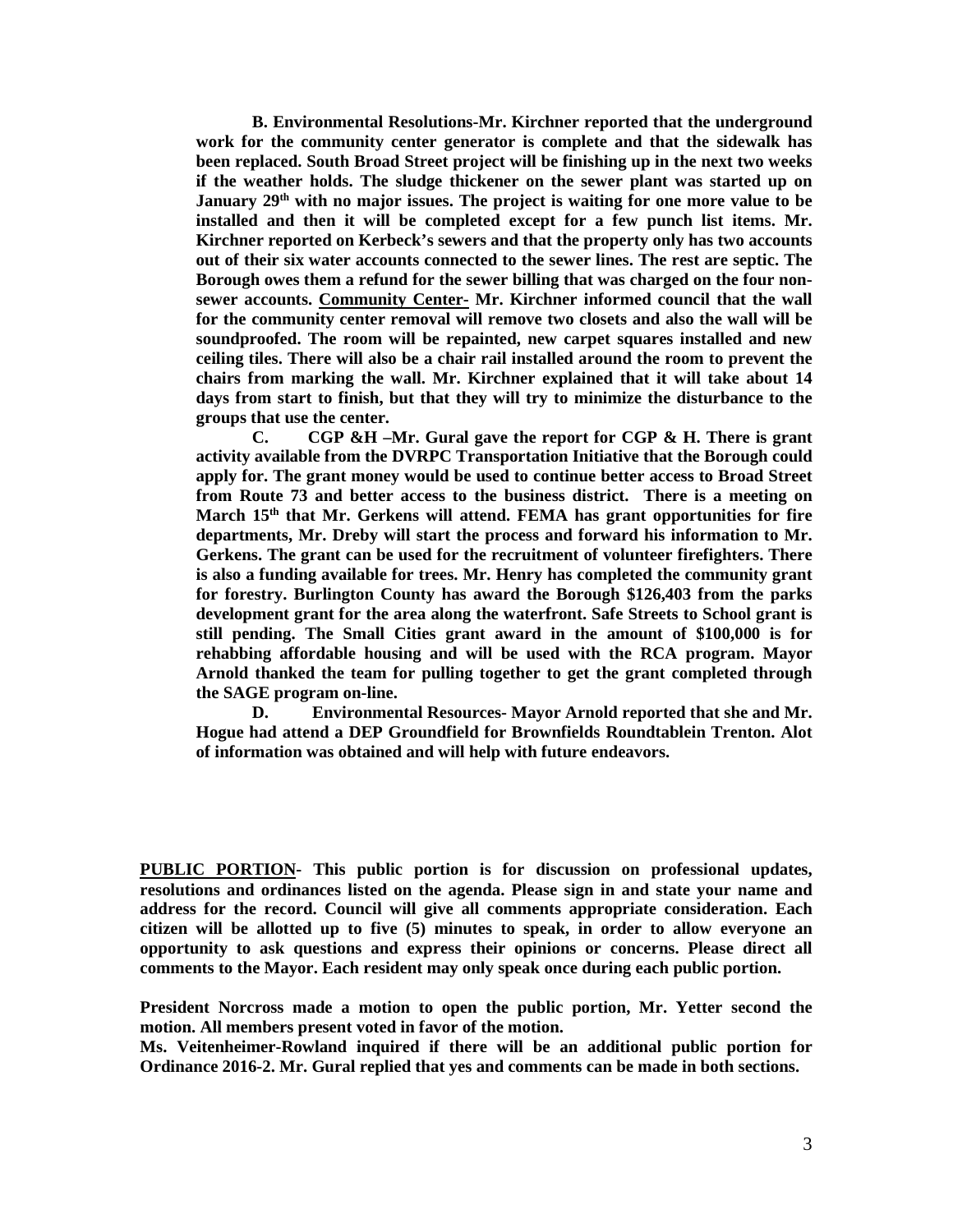**No one wishing to be heard, President Norcross made a motion to close the public portion, Mr. Kearney second the motion. All members present voted in favor of the motion.** 

### **ORDINANCE ON SECOND READING. (public hearing).**

 **A. ORDINANCE 2016-2, An Ordinance Of The Borough Of Palmyra Amending Chapter 215 Of The Code Of The Borough Of Palmyra Entitled "Sewers". Mr. Gural explained that he does not have the ordinance in written form for Council this evening. The draft budget documents have been sent to council showing the impact. The sewer billing department is waiting for water usage from the American Water Company. Mayor Arnold read the title of the ordinance into the record. Mr. Gural discussed that there have been many challenges in 2015-16 including with the sewer plant improvement project. There were fee adjustments for commercial and industrial buildings. There has been no residential increase in the last 15 years for sewer. The anticipated budget shows about a 12% increase over the \$175 now charged for half a year for residential. Mayor Arnold inquired about the cost of the plant impact. Mr. Gural explained that the plant was about 3.5 million increase which increased the debt service. Mayor Arnold inquired about how the increase compares with other towns billing. Mr. Gural explained that the average bill in the area is about \$394. Mr. Gural informed council that with the increase in sewer fees, the Borough will be able to maintain the two senior discounts, one for \$30. and the other for \$20. Mr. Yetter inquired if the improvements were mandated by the State. Mr. Gural explained that due to odor complaints made to Burlington County Health Department and also to the DEP, the Borough received an administrative order signed by the DEP to install upgrades for odor control. Mayor Arnold explained that many of the maintenance issues had been put off over the years and the plant did not have a schedule maintenance program. Mr. Gural discussed that with the improvements the life of the plant has been extended another 50 years. The design and technology is up to the latest available. Mr. Henry, Supervisor of PW/Sewer discussed that with the maintenance contracts being awarded over the last several years, the maintenance has improved and is on a set schedule now. Mrs. Tait inquired if Mr. Gural is looking to have the ordinance voted on this evening. Mayor Arnold replied that she would like to have public comment this evening and continue it to Saturday at the budget meeting, so that the full ordinance can be available for council to vote on.** 

**Mrs. Tait made a motion to open the public portion of the ordinance, Mr. Kearney second the motion. All members present voted in favor of the motion.** 

**Mr. Rader-Harbour Drive inquired if there is a certain amount of time that the public has to review the ordinance before there is a vote taken. Mr. Burns explained that the public hearing is tonight and that council can continue the public hearing and vote till Saturday, as long as they open the public portion tonight. Mr. Gural will have the written ordinance ready by Friday. Mr. Rader inquired if it will be published when it is ready in the paper. Mr. Gural explained that he is waiting on the water usage report before the final ordinance can be written. Mr. Rader discussed that Borough Council will have a budget work session and public comment on the ordinance on Saturday. Mr. Rader discussed that the public does not have an opportunity to review the ordinance before council votes. Mayor Arnold explained that the ordinance will be ready for the public and council on Friday to review. Mrs. Sheipe explained that the ordinance and a summary of the ordinance is published after adoption of first reading in the Burlington County Times, giving the date and time of the public comment, if anyone want to comment on the ordinance they would be here this evening for the vote of council. The Mayor will make an announcement that the public hearing and vote is continued till Saturday, March 12. The ordinance after final adoption will appear by title in the paper.**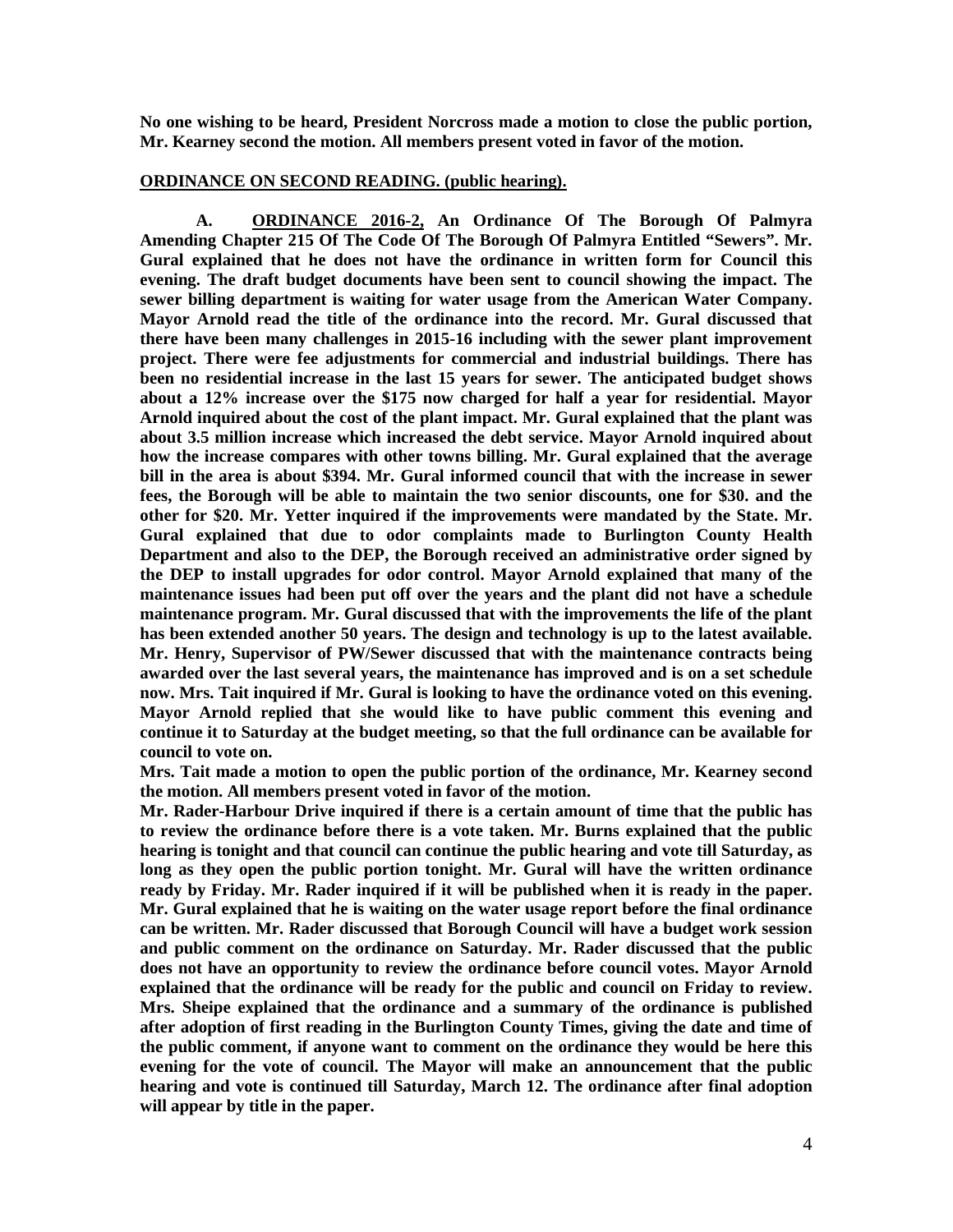**Ms. Veitenheimer-Rowland discussed that the seniors should get one or the other discounts not both. The senior discount of \$20. for all seniors is not fair to the lower income residents as some of those senior receiving the discount do not need the money. Ms. Veitenheimer discussed that she is a single person and does not use that much water yet pays the same as a family of five. Mayor Arnold replied that she understands Ms. Veitenheimer concerns but that it is hard to come up with an average that suits everyone.** 

**No one else from the public wishing to be heard on the ordinance, President Norcross made a motion to continue the public comment and vote till Saturday, Mr. Howard second the motion. All members present voted in favor of the motion.** 

**COMMUNITY SPOTLIGHT. Mayor Arnold explained that this section of the agenda is for groups or individual to announce or discussed that events are happening with their organizations.** 

**A. Youth Summit-President Norcross announced that the youth summit will be held on April 16 at the high school. Flyers will be distributed at the school. President Norcross discussed that some of the speakers will be from the Military, a Navy Seal, Rowan College/Burlington County College, Faith in Action, Police Department and Sheriff Department representatives, as well as others that he is working on. T-shirts and lunch will be given to all who attend. President Norcross explained that the price for each person is \$8.00 and that he is requesting local business provide door prizes. Deadline to register is March 29th. President Norcross will provide the cost of the lunch after the event to the Borough for payment.** 

**B. Read Across America-Mayor Arnold thanked everyone who participated in reading to the students, the children enjoy everyone coming in.** 

**C. PHS Play - Music Man will be held at the high school on March 11, 12 and 13.** 

**D. Volunteer Centers Scholarship Program-Mayor Arnold sent the information along to Superintendent McBride.** 

**E. Eagle Scout Award-Mayor Arnold announced that Antonio Cintron has received his Eagle Scout Award.** 

**F. Easter Egg Hunt-no date has been set.** 

**G. Women's History Month-March is Women's History Month.** 

**H. Timbuctoo-Mayor Arnold discussed that she had attend a program in Westampton about the Underground Railroad Movement and the connection to Palmyra.** 

 **I. Pancake Breakfast on Palm Sunday at the firehouse on Broad Street, everyone is welcomed.** 

 **J. Legion Field-Mrs. Tait reported that there was a clean-up at the fields with the sports teams and that they had 5 coaches and 35 students. There was a lot of trash collected and the concession stand was cleaned.** 

 **K. Mr. Gravano reported that two doctors and a nurse practioner spoke to students at the Charles Street School on career day. Charles Street School has a flower show project. The volleyball tournament raised \$700. and the Senior Class won. The school held a food drive and blood drive. A van was filled with food for the food pantry and 74 units of blood were donated. They are still working on holding a powderpuff football game.**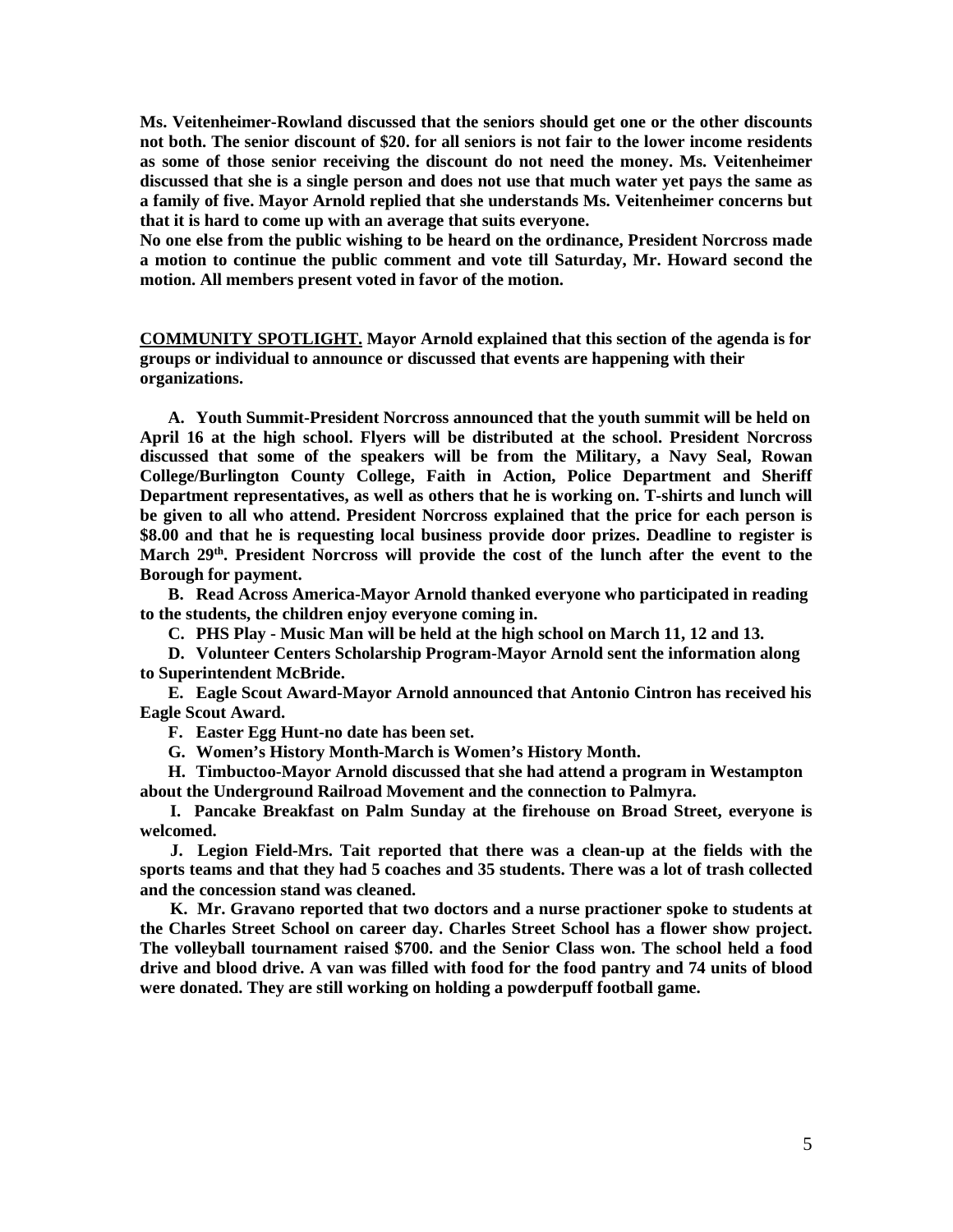**Mayor Arnold explained that this section of the agenda is for groups or individual to announce or discussed that events are happening with their organizations.** 

## **DISCUSSION ITEMS.**

**A. Palmyra OEM tabletop exercise and simulated emergency response at Callahan Chemical on March 19th-the fire department and first responders will be holding the drill.** 

**B. Palmyra Day-Mrs. Tait said the she was waiting on a reply from JDOGS amusements and responses back from the businesses on advertisement in the booklet. Mayor Arnold requested that the Borough be kept up to date on any changes with Palmyra Day. The cost involved and the flyers need to be worked on. Communication with the business should be done through the Business Committee.** 

**C. Community Center Scheduling Coordinator. Mr. Gural requested that Borough Council consider keeping Mindie Weiner on as the scheduling coordinator of the center, but as an independent contractor for \$2,000.** 

**D. Increase in UCC fees- the fees have not been raise in several years and need to be increased to keep up with the States increases. The department is no longer substantial without the increases. Mayor Arnold requested that the committee review the ordinance with Mrs. Kilmer and report back to council.** 

**E. Housing RFP/Tracy Kilmer appointment. Mr. Gural will have the RFP ready for advertising later in the week. Mrs. Kilmer will need to be reappointed till a contract is awarded.** 

**F. Potential Amendment To Noise Ordinance-Mayor Arnold explained that there have been several complaints about noise from lawn services early in the morning, Barking dogs, basketball being played late at night and loud music. Mayor Arnold discussed that in conversations with Mr. Dreby and Chief Pearlman there needs to be improvements to the noise ordinance. Chief Pearlman has gotten ordinances from other towns for review. The DEP has some rulings about noise ordinances.** 

**G. Smart Asset – Home affordability-Mayor Arnold discussed that Palmyra ranks 5th in NJ for affordable towns.** 

**H. Public Safety update-Mayor Arnold informed council that the drug free zone map needs updating. Chief Pearlman explained that the War Memorial and Ethel Hardy Park are not included in the current drug free zone and will have to amend the ordinance for them to appear. The engineer normally does the updates.** 

 **I. Solicitor permits-Mayor Arnold explained that there have been solicitors knocking on doors of residents and how does the resident know if they have a permit. Chief Pearlman replied that the police department puts information on their Facebook page if they find out that a solicitor is attempting to scam residents. All solicitors have to apply for a permit and have a background check first.** 

 **J. Code enforcement-Mayor Arnold reminded everyone that bulk trash is picked up the first Monday of the month and brush the second Monday of the month. Items should not be placed at curb before 5pm.** 

### **ADMINISTRATOR REPORT.**

**A. Laptop Computers for Governing Body-Mr. Gural had councilmembers**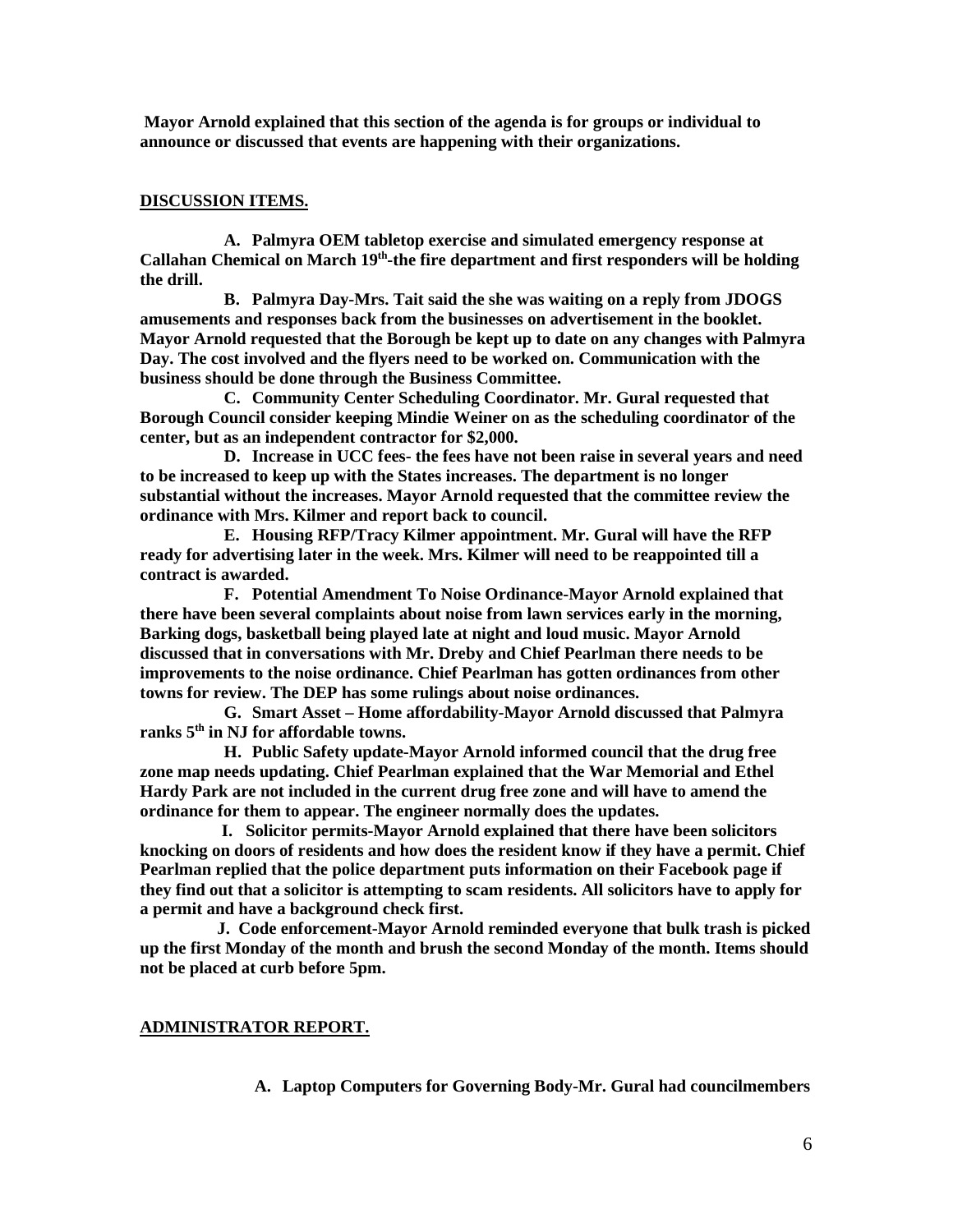**signed for their laptops. They are on a secure network and that under my documents will appear information that the Borough will send to council.** 

**B. Budget meeting Saturday March 12 at 8:00am.-budget will be sent to council by Friday for Saturdays meeting.** 

**C. Defensive Driving Classes-the classes will be for all employees and members of council, they will be held on March 15 and April 12. The fire department will take their class on April 2.** 

**D. Above Ground Fuel Storage and Distribution System-bids for the system are due on March 17 at 10am.** 

**E. Judge's appointment. Mr. Gural informed council that the Judge's appointment is due in March and that the resolution will appear on the next agenda.** 

**F. JIF quarterly reports. Mr. Gural handed out a snapshot of the reports that include loss ratio for the towns involved.** 

**G. Body Worn Cameras-Chief Pearlman received \$8500. from the Attorney General Office for the purchase of body cameras. The Chief is still evaluating the various vendors and their cameras. Approval for the purchase will be present to council in June.** 

**H. Elected officials training-All councilmembers have attend the required training for the discount on the insurance from the JIF. Mayor Arnold would like to have a policy for attendance at the JIF training. The Borough should not pay for someone to attend the annual NJSLOM conference just to take the training for the JIF when it is available in the area for free other times in the year. Mayor Arnold explained that if someone is at the conference to take other classes or training then it is ok to attend the JIF training.** 

**I. Turkey update. Mr. Gural reported that the State has captured 9 turkeys for relocation in Cinnaminson.** 

**J. Tony Barbershop-Mr. Gural informed council that the barbershop has received a quote under a \$1,000 to repair the wall that the Borough would like to paint a mural on. Resolution 2016-84, Resolution Reimbursing Anthony Ventura Cost For Repairs In An Amount Not To Exceed \$1,000. Mrs. Tait made a motion to approve the resolution with the stipulation that the students are allowed to paint a mural on the wall, President Norcross second the motion. At the call of the roll, the vote was:** 

 **AYES: President Norcross, Mrs. Tait, Ms. Tucker, Mr. Kearney, Mr. Howard, Mr. Yetter.** 

 **NAYES: None. President Norcross will talk to the Board of Education about the mural.** 

 **K. Governor Awards-Mr. Gural informed council that the 2016-88th Governors Occupational Safety and Health Award Dinner is on April 19th at 6:30pm. Mrs. Kilmer has applied for the award the last few years and also won last year. The Borough has had no loss time accidents in 2015.** 

**PUBLIC COMMENT. Please sign in and state your name and address for the record. Council will give all comments appropriate consideration. Each citizen will be allotted up to five (5) minutes to speak, in order to allow everyone an opportunity to ask questions and express their opinions or concerns. Please direct all comments to the Mayor. Each resident may only speak once during each public portion.** 

**President Norcross made a motion to open the public portion, Ms. Tucker second the motion. All members present voted in favor of the motion.**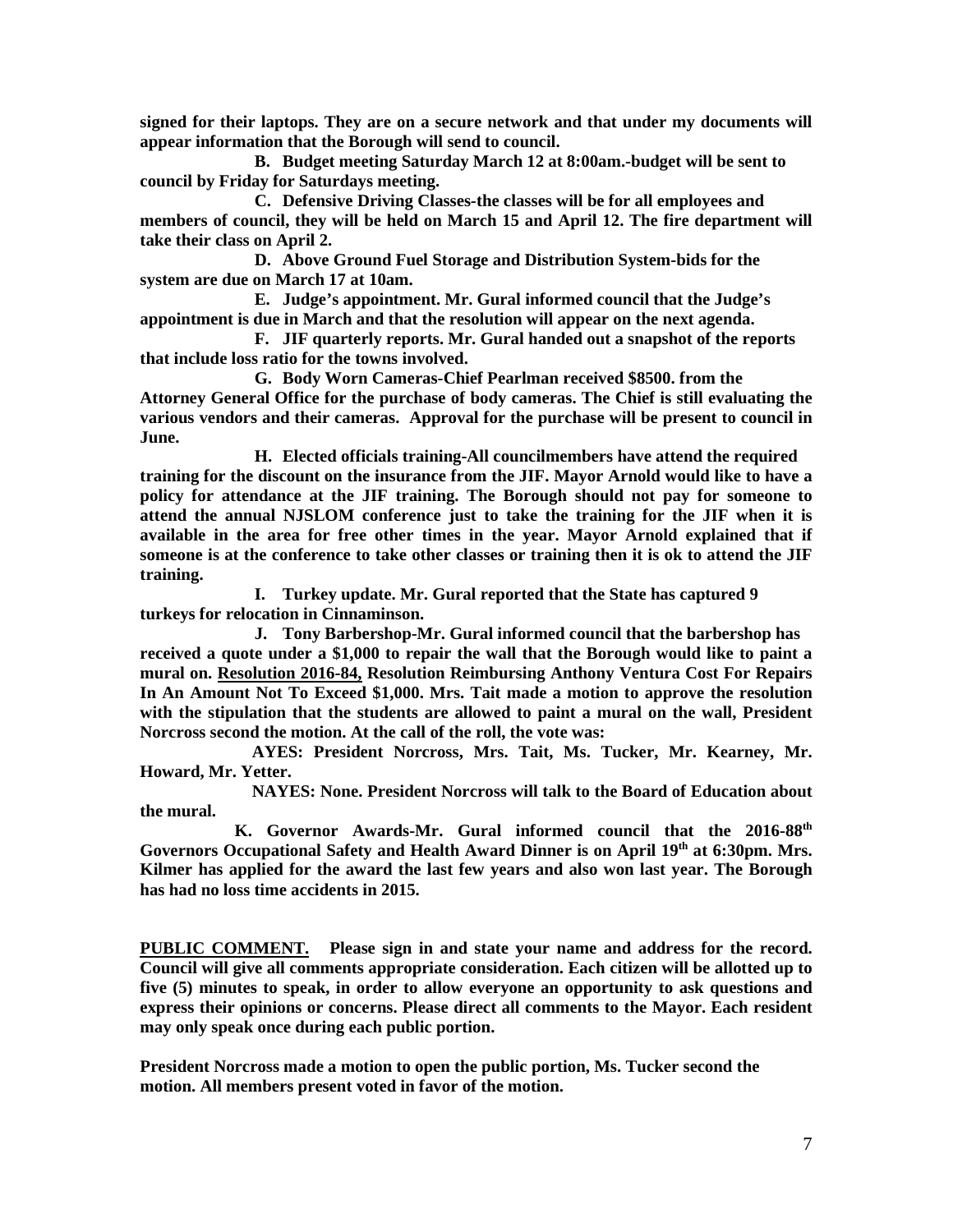**Mrs. Butler-Arch Street requested an update on West 4th Street as she was not present in the beginning of the meeting when it was discussed. Mayor Arnold responded that Maser Consulting did an onsite survey and the recommendation was to move forward with a meeting with the residents and general public. The next step is to meet with the school officials before the public meeting. Mrs. Butler informed Council that she had talked to the Superintendent about West 4th Street. Mrs. Butler inquired what other towns the sample noise ordinances were from, the town needs to be the same size and congestion as Palmyra, if the town has more open space between homes the noise won't be as bad. Mr. Gural explained that some of the ordinances were from Riverside, Riverton, Delanco, Cinnaminson. Mayor Arnold explained that the committee is looking for guidelines to review in the sample ordinances.** 

**Mrs. Washington-Legion congratulated Mrs. Tait and Mr. Howard on the basketball program and that it was well attend. Mrs. Washington inquired as to what the procedure was on a DUI stop and what happens to the vehicle. Chief Pearlman explained that if the driver is arrested the car is impounded and held for 12 hours if they are the owner of the vehicle, if the owner is on site and signs a form about the driver and car, they can take the vehicle from the scene. Mrs. Washington explained that she lent her car to someone and they were pulled over for a DUI and she was on the scene and the Officer had her car towed. She had to pay towing and storage to get the car back. Mrs. Washington discussed that the same Officer pulled over a DUI in front of her house and the car was left there till the next day for the owner to come get. Chief Pearlman advised Mrs. Washington that if she had a complaint about the way the police department handled a call, she should talk to Lt. Campbell to file an internal affairs complaint.** 

**Mr. Rader-Harbour Drive-inquired if council voted on the changes that the Mayor has made on the public comments. Mr. Rader inquired as to what the criteria is for policy line times to be voted on by Council and who gets to change the agenda. The changes to public comments were never discussed by Council at a public meeting. Mr. Burns explained that public notice of all meetings is given under the Open Public Meeting Act and that there are two opportunities this year for the public to be heard. Mayor Arnold explained that the public can also announce an event under Community Spotlight and that she wants everyone to be heard, but that sometimes residents do not get the opportunity to speak due to someone else talking a long period of time. Mr. Rader inquired as to where the criteria is that something needs to be voted on. Mayor Arnold explained that certain things are up to the Mayor with the advice of Council and that council members can call for an item to be discussed. Mayor Arnold explained that she sets the agenda after talking to department heads and the Administrator. President Norcross explained that the Mayor has given the public more opportunity to speak on matters on the agenda before a vote is taken.** 

**Mr. McElwee-Columbia informed Council that there will be a job fair for Veterans on May 4 th from 3pm-7pm information can be found at Hiring of Heroes.** 

**Mr. Norcross-Temple discussed that two years ago there was a request to the County to change the traffic lights at Highland, Broad and Morgan, also at the same time there was a request to change the intersection of Cinnaminson Avenue and Temple to a four way stop. Mr. Norcross explained that he has not seen anything done about these projects. Chief Pearlman replied that the County and NJ Transit have not cooperated on the lights at Highland and Broad. The Borough should have an answer on Cinnaminson and Temple within the next month. Mr. Norcross requested that if the Mayor was going to do a 5 minute comment for the public, everyone should be held to that time limit.** 

**Mrs. Lloren –Hubbs discussed that the AED machine is missing from the concession stand. Mr. Gural explained that the Borough does not know what happen to that machine, but has purchased another machine and that it can be signed out at Borough Hall by a certified person for the sports team to use at Legion Field. Mrs. Lloren explained that the businesses**